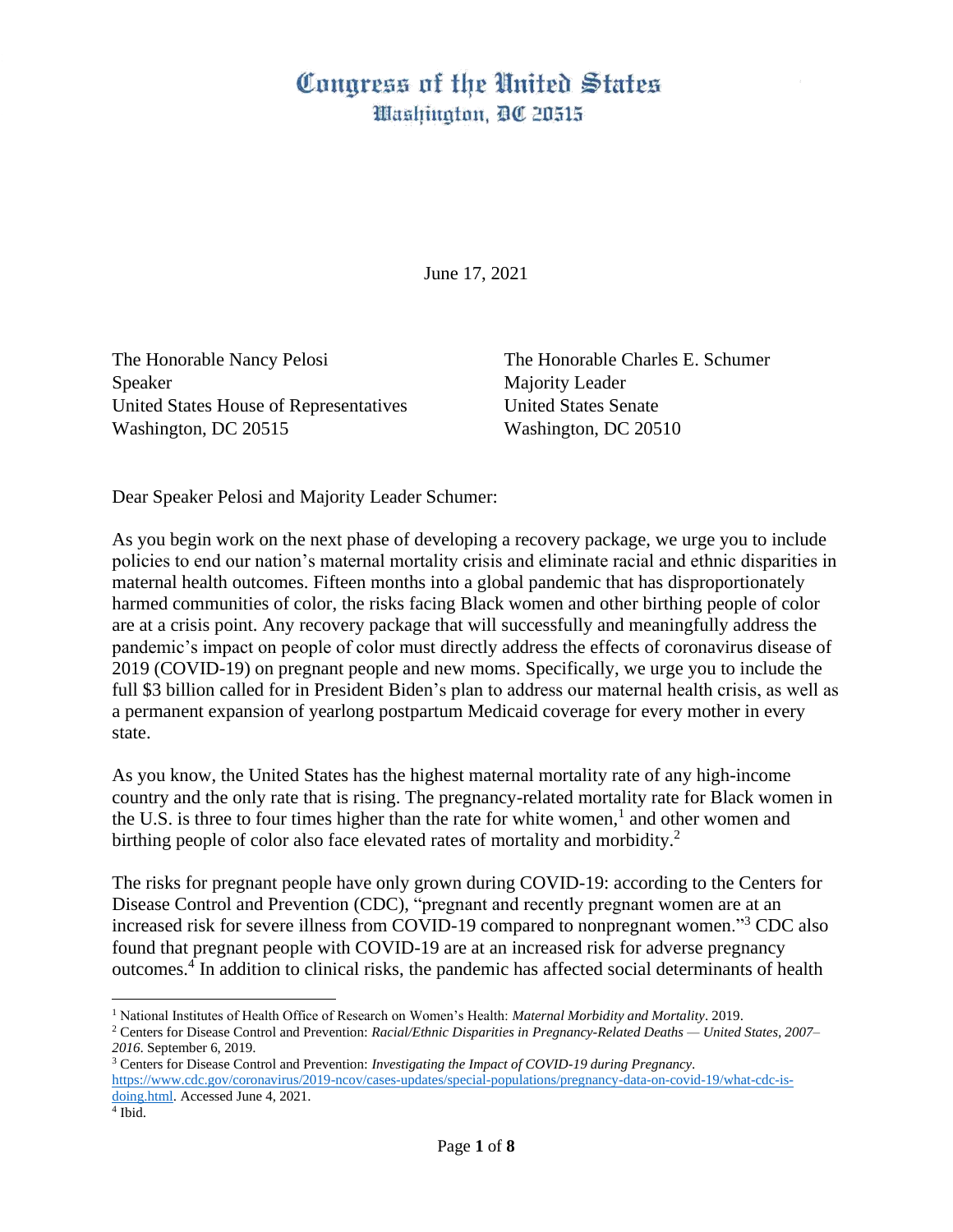that contribute to maternal health disparities, like increased food insecurity, which disproportionately impacts Black and Hispanic families.<sup>5</sup> Without bold and immediate action to address the heightened clinical and non-clinical threats to pregnant people and their growing families, our national recovery from COVID-19 will only exacerbate the inequities that existed before the pandemic and worsened over the past year.

Recognizing the urgent need to address these alarming trends, President Biden's American Families Plan includes a much-needed \$3 billion investment in maternal health.<sup>6</sup> The President's proposal provides an opportunity to make considerable investments in federal funding to address this crisis, including policies included in the *Black Maternal Health Momnibus Act of 2021* [\(H.R.](https://www.congress.gov/bill/117th-congress/house-bill/959/)  [959](https://www.congress.gov/bill/117th-congress/house-bill/959/)[/S. 346\)](https://www.congress.gov/bill/117th-congress/senate-bill/346/) and a permanent expansion of yearlong postpartum Medicaid coverage. By advancing these two priorities in the upcoming recovery package, we can comprehensively address every driver of our nation's maternal health crisis.

Taking bold action to address maternal mortality in the next legislative package builds on important progress we made under your leadership through the *American Rescue Plan Act of 2021*, which included a provision to create a pathway for states to extend postpartum Medicaid coverage from the current standard of 60 days to one full year after the end of a pregnancy. This historic step will allow new mothers to access the care they need and deserve for the full postpartum period. However, the state plan option to extend postpartum coverage in the American Rescue Plan Act expires in five years. We cannot afford to take coverage away from new moms at a time when they need it most: we must include legislation like the *MOMMA's Act* [\(H.R. 3407/](https://www.congress.gov/bill/117th-congress/house-bill/3407/)[S. 411\)](https://www.congress.gov/bill/117th-congress/senate-bill/411/) and the *MOMMIES Act* [\(H.R. 3063/](https://www.congress.gov/bill/117th-congress/house-bill/3063/)[S. 1542\)](https://www.congress.gov/bill/117th-congress/senate-bill/1542/) to make yearlong postpartum Medicaid coverage a permanent reality for every mom in every state in the next recovery package.

It is also essential that the upcoming legislative package includes provisions that target the multifaceted causes of our nation's maternal mortality crisis, such as those in the Momnibus, a suite of 12 essential bills that include bipartisan policies to save moms' lives, end racial and ethnic disparities, and achieve true equity and justice for all mothers and birthing people.

The Momnibus includes investments that will be needed during and after the COVID-19 pandemic, including investments in community-based organizations, policies to grow and diversify the perinatal workforce, expanded access to maternal mental health care treatments and support, measures to address the impacts of climate change on maternal and infant health outcomes, and provisions to protect pregnant people during this pandemic and future public health emergencies. These provisions build on other critical policies, like the investments in evidence-based national obstetric emergency protocol, CDC technical guidance on best practices in maternal mortality and morbidity prevention, and standardized maternal health data collection in the MOMMA's Act.

Permanently expanding postpartum Medicaid coverage and advancing policies in the Momnibus are necessary investments that will save lives, promote health equity, and advance the

<sup>5</sup> Wolfson & Leung: Food Insecurity During COVID-19: An Acute Crisis With Long-Term Health Implications. November 12, 2020.

<sup>6</sup> The White House: *American Families Plan*. [https://www.whitehouse.gov/american-families-plan/.](https://www.whitehouse.gov/american-families-plan/) Accessed on June 2, 2021.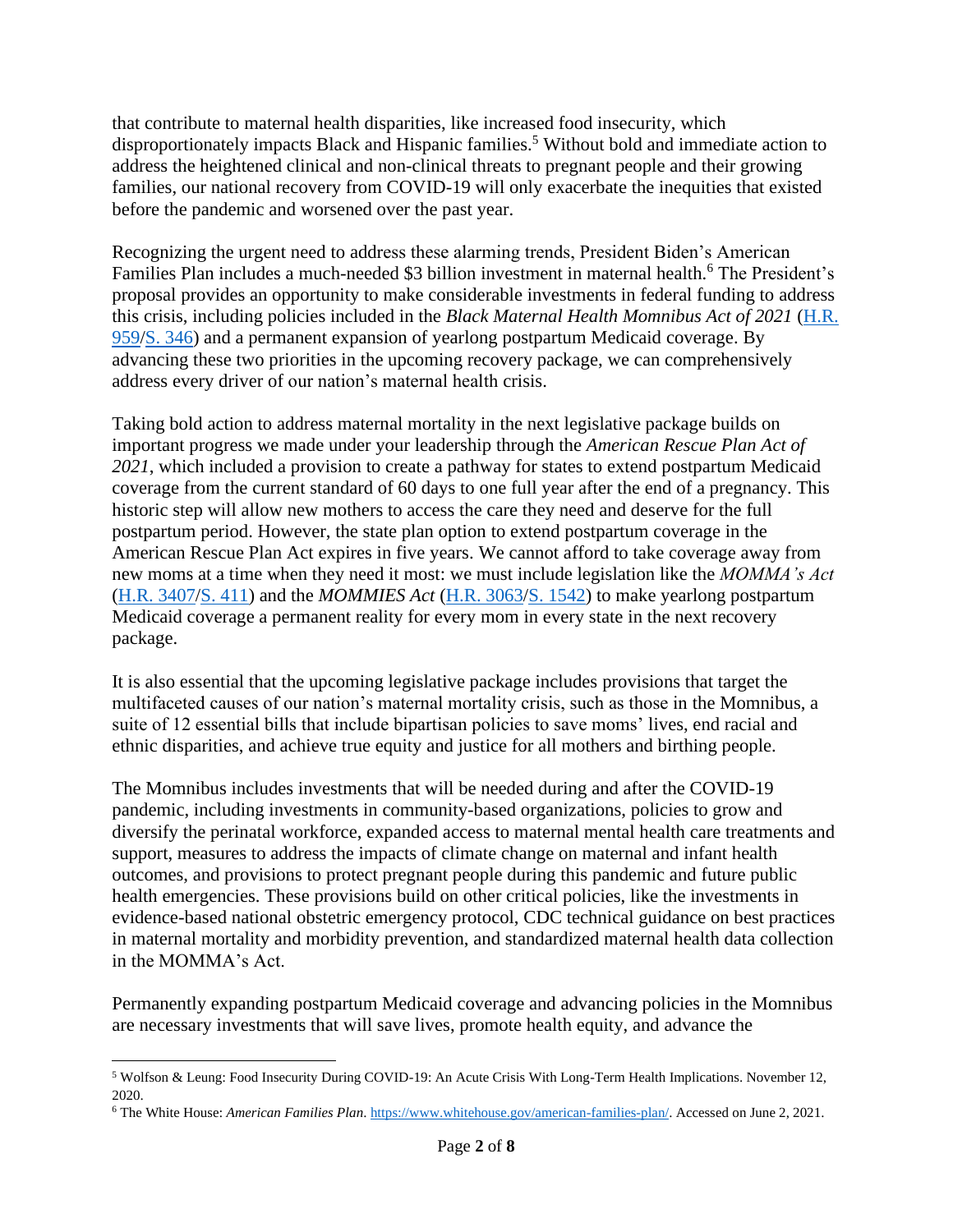fundamental principle that in America, every family has a right to thrive—a principle that begins with a safe and healthy pregnancy and birth. We look forward to working with you to advance this urgent priority.

## Sincerely,

| Cory A. Booker               | Lauren Underwood             | Robin L. Kelly               |
|------------------------------|------------------------------|------------------------------|
| <b>United States Senator</b> | Member of Congress           | Member of Congress           |
| Alma S. Adams, Ph.D.         | Richard J. Durbin            | <b>Lisa Blunt Rochester</b>  |
| Member of Congress           | <b>United States Senator</b> | Member of Congress           |
| Jan Schakowsky               | Lucy McBath                  | Anthony G. Brown             |
| Member of Congress           | Member of Congress           | Member of Congress           |
| Henry C. "Hank" Johnson, Jr. | Al Lawson                    | <b>Ritchie Torres</b>        |
| Member of Congress           | Member of Congress           | Member of Congress           |
| Carolyn B. Maloney           | Earl Blumenauer              | <b>Eddie Bernice Johnson</b> |
| Member of Congress           | Member of Congress           | Member of Congress           |
| <b>Gwen Moore</b>            | <b>Ayanna Pressley</b>       | Mike Quigley                 |
| Member of Congress           | Member of Congress           | Member of Congress           |
| Rashida Tlaib                | André Carson                 | Marc Veasey                  |
| Member of Congress           | Member of Congress           | Member of Congress           |
| Angie Craig                  | Nydia M. Velázquez           | Barbara Lee                  |
| Member of Congress           | Member of Congress           | Member of Congress           |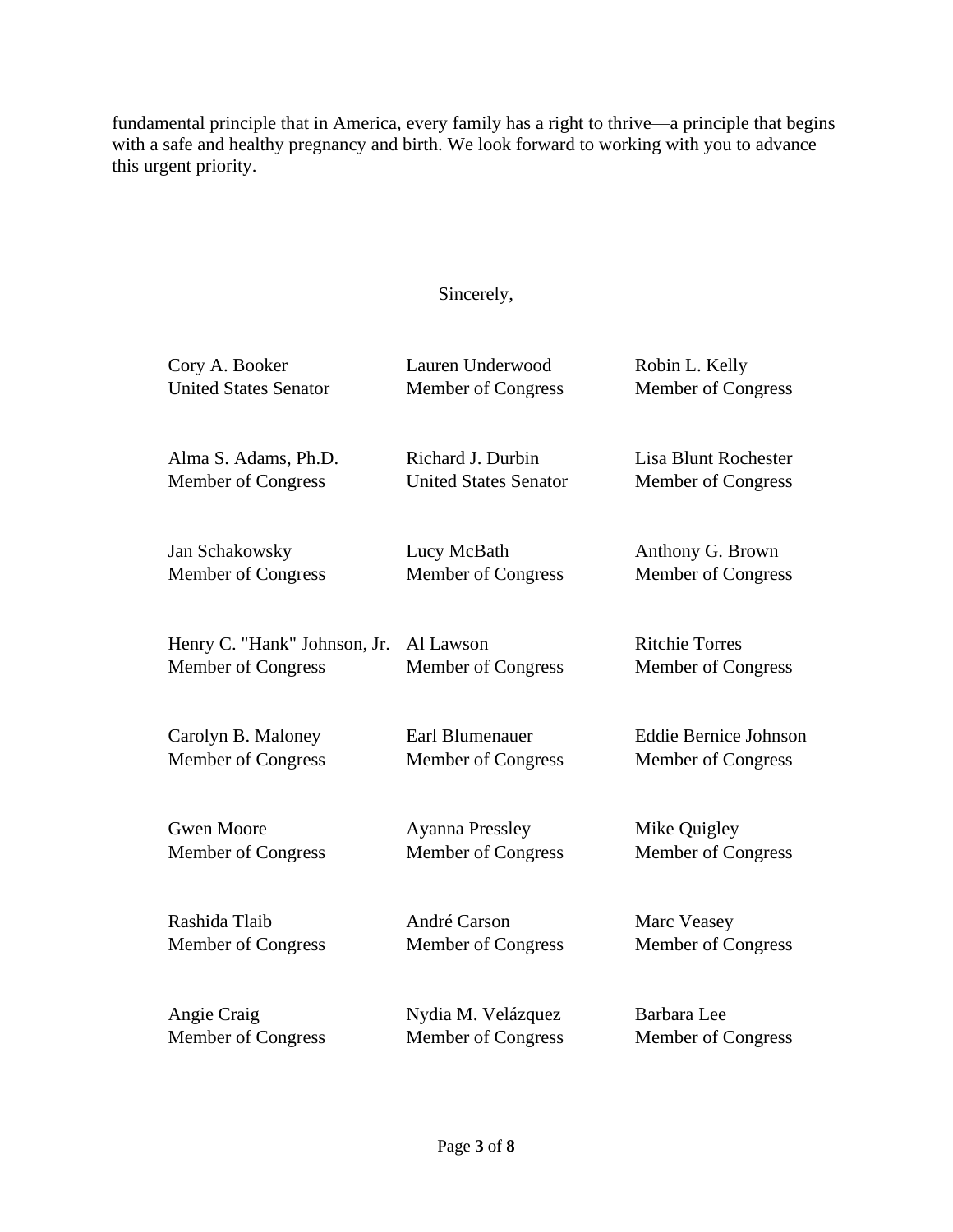| Danny K. Davis               | <b>Eleanor Holmes Norton</b> | Gerald E. Connolly  |
|------------------------------|------------------------------|---------------------|
| Member of Congress           | Member of Congress           | Member of Congress  |
| Sharice L. Davids            | Nanette Diaz Barragán        | <b>Joyce Beatty</b> |
| <b>Member of Congress</b>    | Member of Congress           | Member of Congress  |
| Darren Soto                  | Raúl M. Grijalva             | Mary Gay Scanlon    |
| <b>Member of Congress</b>    | Member of Congress           | Member of Congress  |
| Marilyn Strickland           | <b>Haley Stevens</b>         | <b>Ted Deutch</b>   |
| <b>Member of Congress</b>    | Member of Congress           | Member of Congress  |
| Terri A. Sewell              | <b>Karen Bass</b>            | Peter Welch         |
| <b>Member of Congress</b>    | Member of Congress           | Member of Congress  |
| Jerrold Nadler               | Tony Cárdenas                | G. K. Butterfield   |
| <b>Member of Congress</b>    | Member of Congress           | Member of Congress  |
| <b>Bonnie Watson Coleman</b> | <b>Steve Cohen</b>           | Brenda L. Lawrence  |
| <b>Member of Congress</b>    | Member of Congress           | Member of Congress  |
| Albio Sires                  | Susan Wild                   | Juan Vargas         |
| Member of Congress           | Member of Congress           | Member of Congress  |
| Joaquin Castro               | Mark DeSaulnier              | Carolyn Bourdeaux   |
| <b>Member of Congress</b>    | Member of Congress           | Member of Congress  |
| Gregory W. Meeks             | James E. Clyburn             | Hakeem Jeffries     |
| <b>Member of Congress</b>    | Member of Congress           | Member of Congress  |

Member of Congress

Colin Allred Dwight Evans Jackie Speier<br>Member of Congress Member of Congress Member of Congress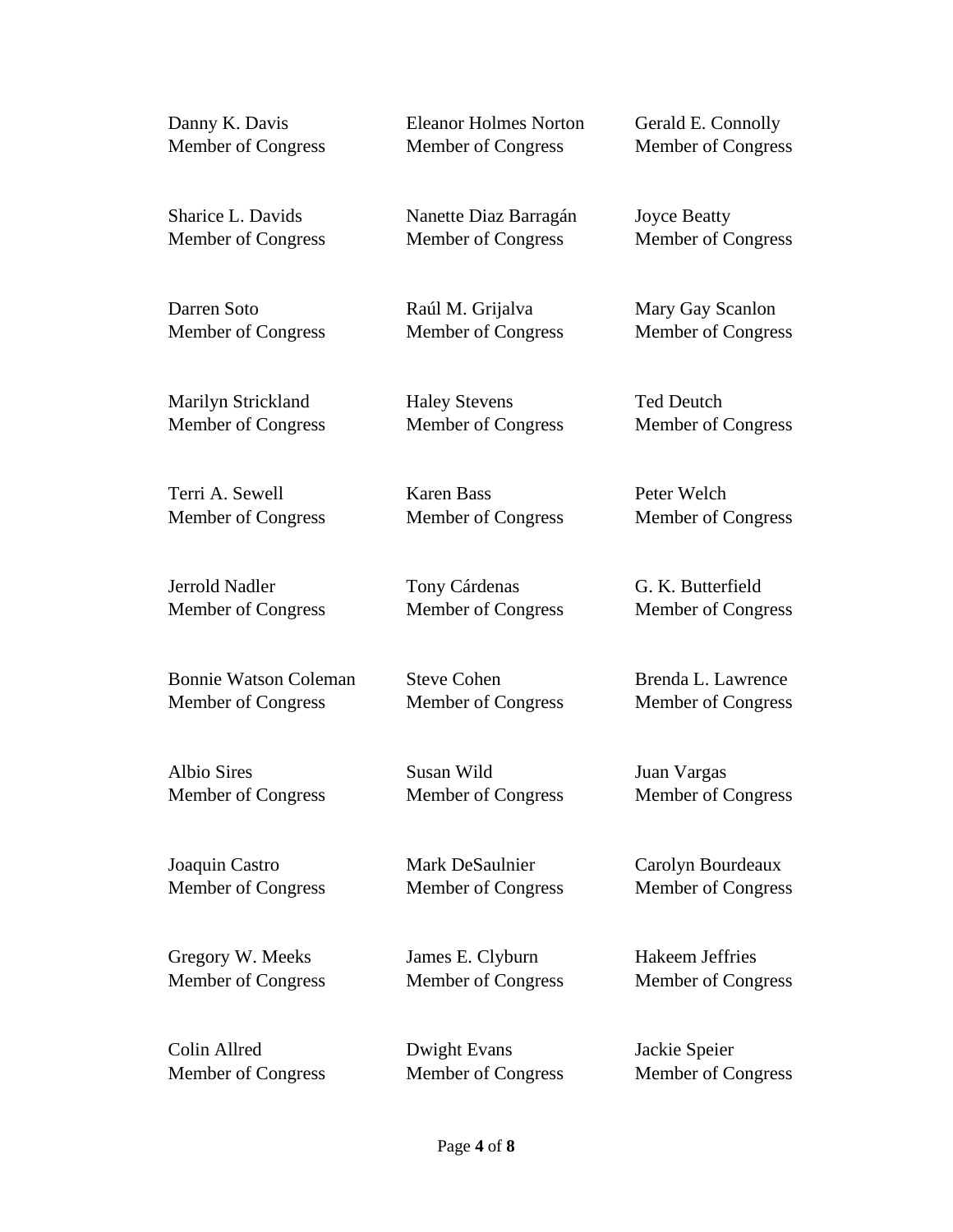Julia Brownley Tammy Baldwin Lori Trahan

Member of Congress United States Senator Member of Congress

Jamie Raskin Mondaire Jones Jason Crow Member of Congress Member of Congress Member of Congress

Madeleine Dean Donald M. Payne, Jr. Lizzie Fletcher Member of Congress Member of Congress Member of Congress

Thomas Suozzi Paul Tonko Judy Chu Member of Congress Member of Congress Member of Congress

Mike Doyle **Mark Pocan** Ann Kirkpatrick Member of Congress Member of Congress Member of Congress

Jake Auchincloss John P. Sarbanes Bennie G. Thompson Member of Congress Member of Congress Member of Congress

David Trone Alexandria Ocasio-Cortez Yvette D. Clarke Member of Congress Member of Congress Member of Congress

Member of Congress Member of Congress Member of Congress

Ann McLane Kuster Abigail D. Spanberger Kathy Castor Member of Congress Member of Congress Member of Congress

Jahana Hayes **Derek Kilmer** Cheri Bustos Member of Congress Member of Congress Member of Congress

Chris Van Hollen Tina Smith Elizabeth Warren United States Senator United States Senator United States Senator

Alan Lowenthal Cori Bush C. A. Dutch Ruppersberger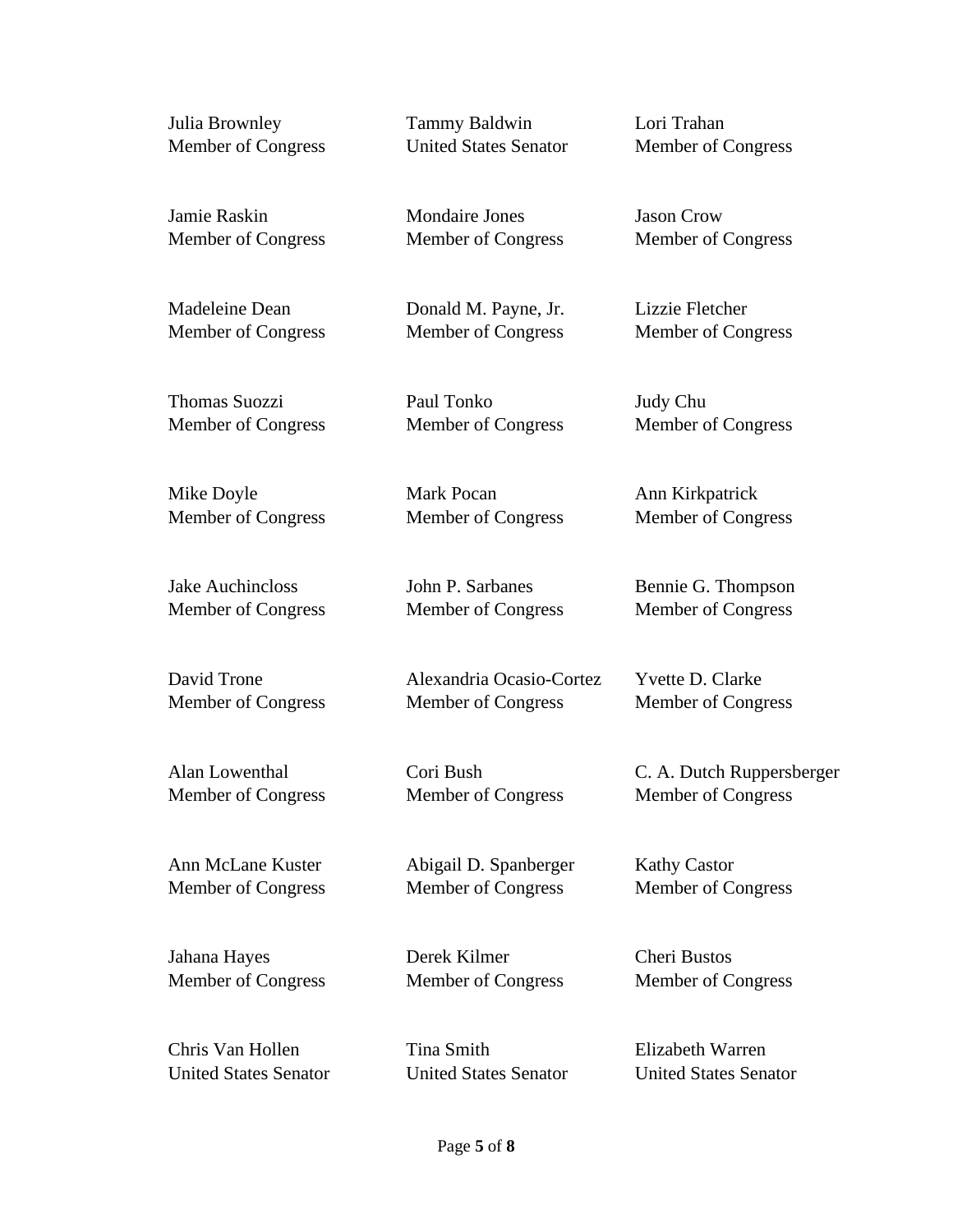Ilhan Omar Frank J. Mrvan Betty McCollum Member of Congress Member of Congress Member of Congress Debbie Dingell Debbie Wasserman Schultz Elaine G. Luria Member of Congress Member of Congress Member of Congress Marie Newman Steven Horsford Frederica S. Wilson Member of Congress Member of Congress Member of Congress David Scott Jim Cooper Mark Takano Member of Congress Member of Congress Member of Congress Sanford D. Bishop, Jr. Sara Jacobs Al Green Member of Congress Member of Congress Member of Congress Mike Levin **Eric Swalwell** Kim Schrier, M.D. Member of Congress Member of Congress Member of Congress James P. McGovern Grace Meng Jerry McNerney

Lois Frankel Kathleen M. Rice Joseph D. Morelle

Nikema Williams Seth Moulton Tim Ryan Member of Congress Member of Congress Member of Congress

Troy A. Carter, Sr. Ruben Gallego Suzanne Bonamici

Member of Congress Member of Congress Member of Congress

Member of Congress Member of Congress Member of Congress

## Michael F. Bennet Kirsten Gillibrand Tammy Duckworth United States Senator United States Senator United States Senator

Member of Congress Member of Congress Member of Congress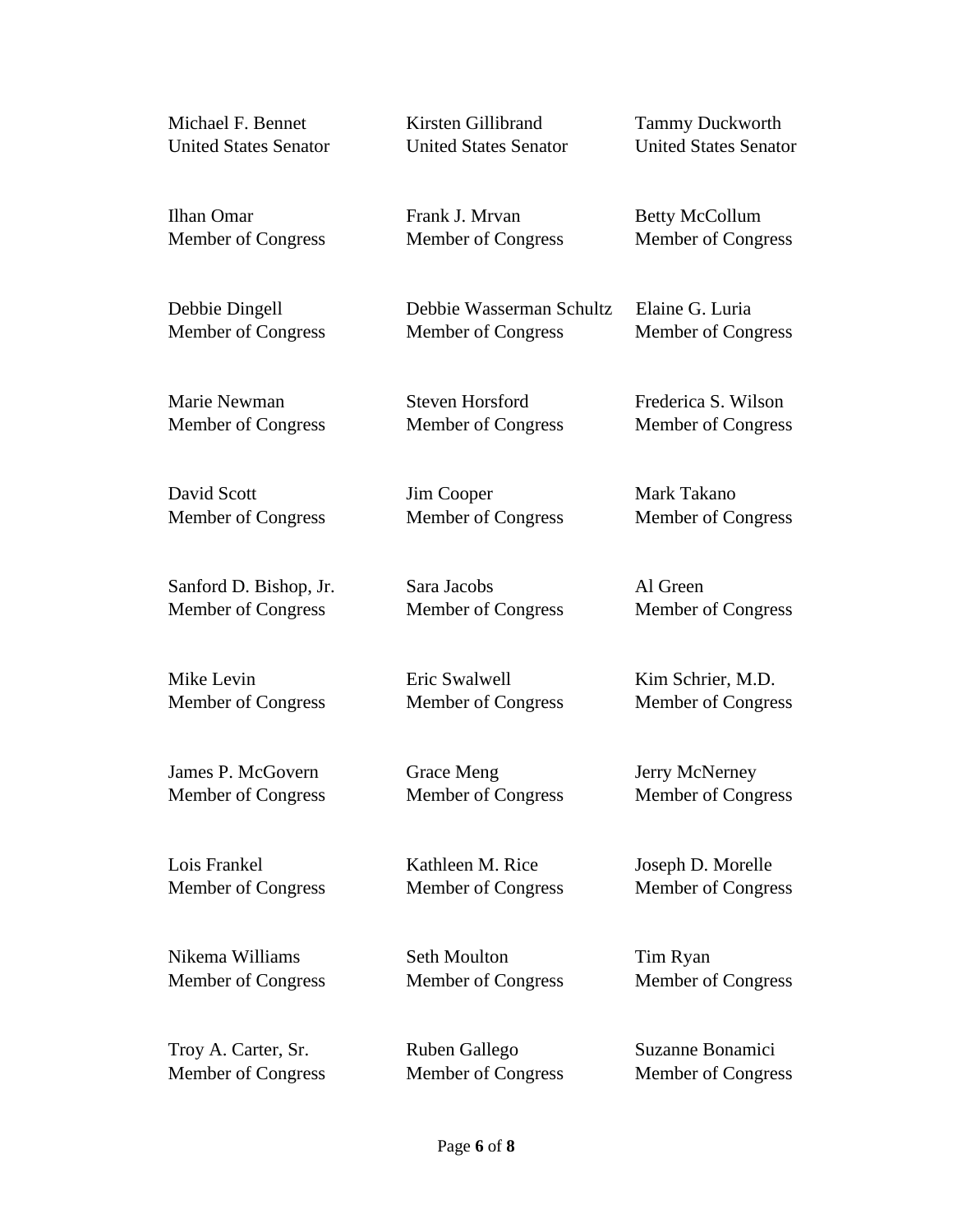Adriano Espaillat Adam Smith Ro Khanna Member of Congress Member of Congress Member of Congress

Mikie Sherrill Emanuel Cleaver, II Tom Malinowski Member of Congress Member of Congress Member of Congress

Zoe Lofgren John B. Larson Rick Larsen Member of Congress Member of Congress Member of Congress

A. Donald McEachin Joe Neguse Bradley S. Schneider Member of Congress Member of Congress Member of Congress

David N. Cicilline William R. Keating Amy Klobuchar

Tim Kaine Richard Blumenthal Chris Pappas United States Senator United States Senator Member of Congress

Kathy E. Manning Conor Lamb Adam Schiff Member of Congress Member of Congress Member of Congress

Val Demings Chellie Pingree Charlie Crist Member of Congress Member of Congress Member of Congress

Jennifer Wexton Jamaal Bowman Raja Krishnamoorthi Member of Congress Member of Congress Member of Congress

Bill Foster Bobby L. Rush Edward J. Markey Member of Congress Member of Congress United States Senator

United States Senator United States Senator Member of Congress

Sherrod Brown Dianne Feinstein Cindy Axne

Member of Congress Member of Congress United States Senator

## Page **7** of **8**